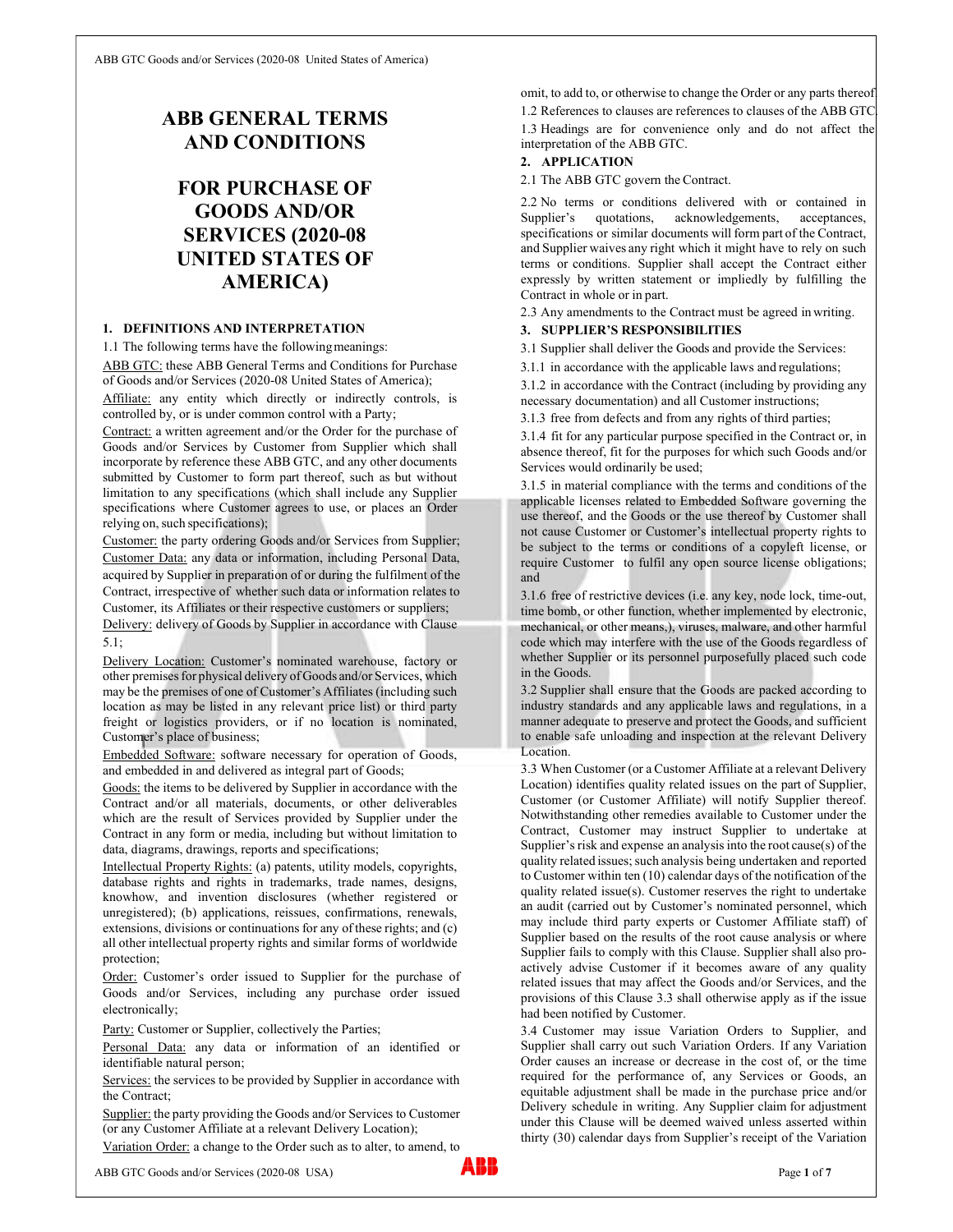Order. Variation Orders requested by Supplier only become effective after written confirmation by Customer.

3.5 Supplier must not suspend the Delivery of any Goods or the provision of any Services.

3.6 Supplier assumes full and exclusive responsibility for any occupational accident that occurs, or disease that affects, its employees and its subcontractors in relation to the provision of the Goods and/or Services.

3.7 Supplier is solely and exclusively responsible for any claims and/or lawsuits filed by its employees and/or subcontractors, and shall, without any limitations, defend, indemnify and hold Customer (and any relevant Customer Affiliate) harmless from and against any claim, proceeding, action, fine, loss, cost, damages and expenses arising out of or relating to any such claims and/or lawsuits, and any noncompliance with legislation, regulations, codes of practice, guidance and other requirements of any relevant government or governmental agency applicable to Supplier, its employees or subcontractors. Supplier undertakes to appear in court at its own cost if requested by Customer, acknowledging its status as sole and exclusive employer, and to provide Customer (and/or any relevant Customer Affiliate) with all requested documentation and information necessary to ensure proper legal defense of Customer or its Affiliates in court.

3.8 Customer is authorized to make, or procure the making of, any payments due to Supplier's employees and subcontractors providing Goods and/or Services under the Contract, in order to avoid lawsuits, liens or encumbrances. Such payments may be made through withholding Supplier's credits, offsetting or in any other way. Supplier shall provide any support requested by Customer with regard to such payments and indemnify and hold harmless Customer and its Affiliates for any payments made.

## 4. PRICING, PAYMENT, INVOICING

4.1 In consideration of the Goods delivered and/or the Services provided by Supplier in accordance with the Contract, all prices are firm and shall not be subject to change. Supplier's price includes all taxes, fees and/or duties (including tariffs) applicable to the Goods and/or Services purchased under this Order; provided, however, that any value added tax that is recoverable by Customer, state and local sales, use, excise and/or privilege taxes, if applicable, shall not be included in Supplier's price but shall be separately identified on Supplier's invoice. If Supplier is legally obligated to pay value added and/or similar tax, Supplier shall invoice Customer in accordance with applicable rules to enable Customer to reclaim such tax. For non-US Suppliers, freight, insurance, royalties and seller's commissions, if applicable, shall not be included in Supplier's price but shall be separately identified on Supplier's invoice Supplier warrants the pricing for any Goods or Services shall not exceed the pricing for the same or comparable goods or services offered by Supplier to third parties. Supplier shall promptly inform Customer of any lower pricing levels for same or comparable goods or services, and the parties shall promptly make the appropriate price adjustment.

4.2 Supplier shall submit invoices in an auditable form, complying with applicable laws, generally accepted accounting principles and the specific Customer requirements, containing the following minimum information: Supplier name, address and reference person including contact details; invoice date; invoice number; Order number and Supplier number; address of Customer; quantity; specification of Goods and/or Services; price (total amount invoiced); currency; tax or sales tax amount; tax or sales tax number; Authorized Economic Operator and/or Approved Exporter Authorization number and/or other customs identification number, if applicable; payment terms as agreed. Supplier shall state the Order number on all invoices (in particular, but not limited to commercial, pro forma or customs invoices).

4.3 Invoices must be sent to the billing address specified in the

Contract (or as otherwise agreed with Customer).

4.4 Customer shall pay the invoice in accordance with the payment terms agreed in the Contract.

4.5 Customer will reimburse expenses only at cost and to the extent agreed in writing.

4.6 Services charged on the basis of hourly rates require written confirmation of Supplier's time sheets by Customer. Supplier shall submit such time sheets to Customer for confirmation as may be instructed by Customer but latest together with any related invoice. Confirmation of time sheets cannot be construed as acknowledgement of any claims. Customer is not obliged to pay invoices based on time sheets which are not confirmed by Customer in writing.

4.7 Customer reserves the right to set off or withhold payment for Goods and/or Services not provided in accordance with the Contract.

4.8 Customer may withhold payment pending receipt of evidence from Supplier, as reasonably required by Customer, to establish the absence of liens, encumbrances and claims against any property of Customer related to the Goods and/or Services that are the subject of the Contract.

#### 5. DELIVERY, PERFORMANCE OF SERVICES

5.1 Unless agreed otherwise in the Contract, the Goods shall be delivered in accordance with INCOTERMS 2020 FCA, to the Delivery Location.

5.2 The Services shall be provided at the Delivery Location.

5.3 Supplier shall provide, no later than at the time of acceptance of the Contract, the following minimum information: number of packages and contents, Harmonized Tariff Schedule (HTS) codes for the country of consignment (or other tariff classification codes, as specified in the Purchase Order), and the countries of origin for all Goods. For controlled Goods, the relevant national export control numbers must be indicated and, if the Goods and/or Services are subject to U.S. export control regulations, the U.S. Export Control Classification Numbers (ECCN) or classification numbers of the International Traffic in Arms Regulations (ITAR) must be specified. Proofs of preferential origin as well as conformity declarations and marks of the country of consignment or destination are to be submitted without being requested; certificates of origin upon request.

5.4 The Goods shall be delivered, and Services shall be provided, during Customer's business hours (or those of the requested Delivery Location) unless otherwise requested by Customer.

5.5 Upon Delivery, Supplier (or its appointed carrier) shall provide Customer (or, if requested, any nominated Customer Affiliate at the Delivery Location) a delivery note and any other required export and import documents not mentioned in Clause 5.3. If Customer has approved partial delivery, such delivery note shall also include the outstanding balance.

5.6 Ownership of the Goods passes to Customer at Delivery. To the extent that the Goods contain Embedded Software, ownership of such Embedded Software will not pass to Customer, but Supplier shall grant, or, as applicable, shall procure that the third party owner grants, Customer and all users a worldwide, irrevocable, perpetual, transferable, non-exclusive, royalty-free right to use the Embedded Software as integral part of such Goods and/or for servicing either of them. For the avoidance of doubt, Supplier shall have no rights of retention of title, and Supplier will convey good title to the Goods, free of any liens or encumbrances (but transfer of title and ownership in the Goods to Customer shall not release Customer from its obligation to pay for those Goods, in accordance with the terms of the Contract).

## 6. ACCEPTANCE

6.1 Delivery of Goods or provision of Services shall not be

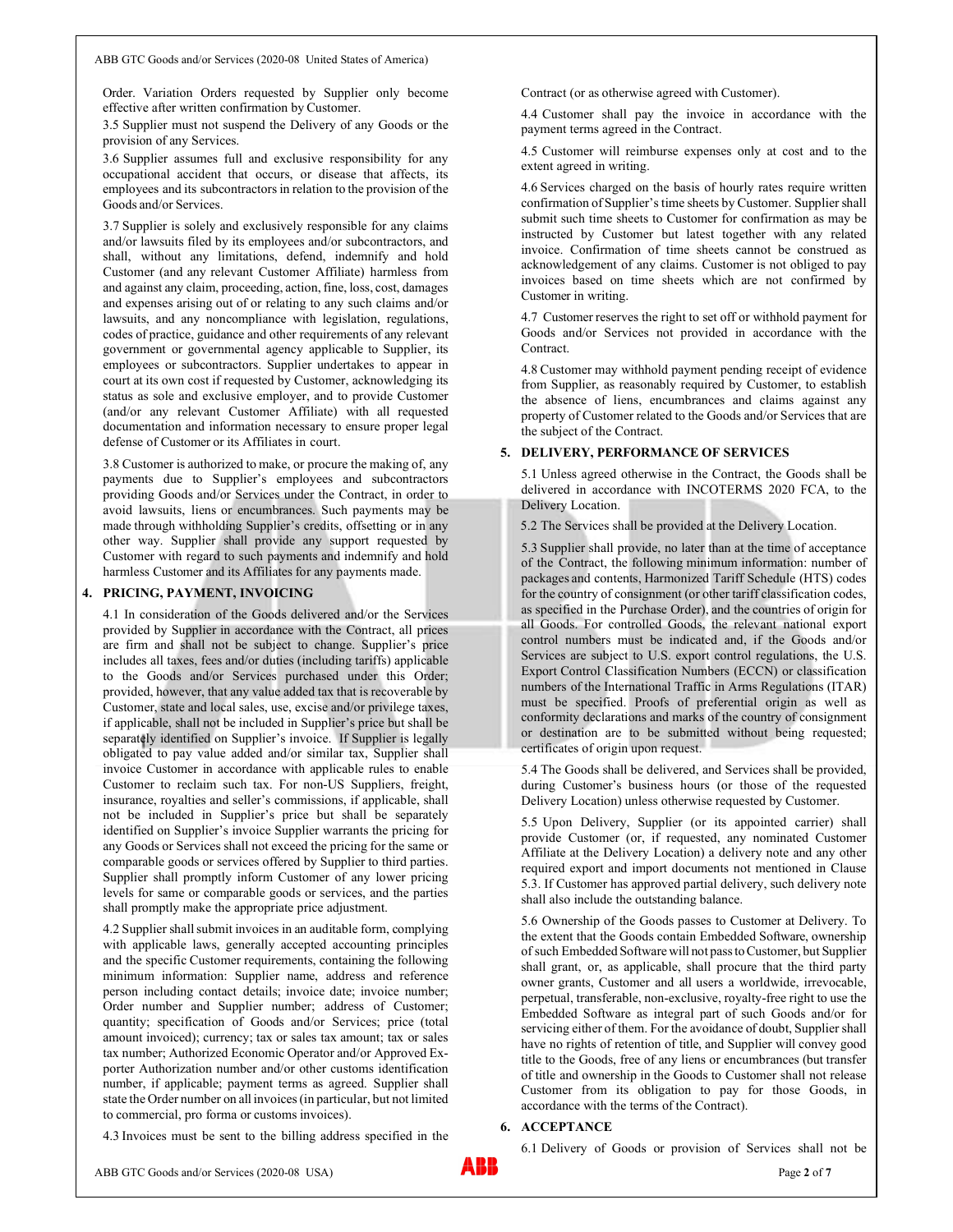deemed to be acceptance of such Goods or Services by Customer. Customer (or its nominated Customer Affiliate at the Delivery Location) shall have reasonable time to inspect or test the Goods and/or Services and to report any defects to Supplier. If a defect in the Goods and/or Services was not reasonably detectable during the inspection, Customer (or its nominated Customer Affiliate at the Delivery Location) shall have reasonable time to provide notice of such defect after it has become apparent and/or to reject the Goods and/or Services.

6.2 The Parties may agree on a certain acceptance procedure, in which case acceptance will be subject to Customer's written acceptance statement (or that of Customer's nominated Affiliate). Supplier shall inform Customer (and any relevant Customer Affiliate) in writing within a reasonable time period in advance when the Goods and/or Services are ready for acceptance.

6.3 Customer may enforce any remedy defined in the Contract for any rejected Goods or Services.

### 7. DELAY

Supplier will deliver Goods in accordance with any date or time, and at least in accordance with any lead times, specified in the Contract. If the Delivery of Goods or the provision of Services does not comply with the agreed date(s), Customer may:

7.1 terminate the Contract in whole or in part;

7.2 refuse any subsequent delivery of the Goods or provision of the Services;

7.3 recover from Supplier any expenses reasonably incurred by Customer (or any affected Customer Affiliate) in obtaining the Goods and/or Services in substitution from another supplier;

7.4 claim damages for any cost, loss, expenses and liquidated damages incurred by Customer (or by any affected Customer Affiliate) which are attributable to Supplier's delay;

7.5 claim liquidated damages as agreed in the Contract; and

7.6 it is agreed that Customer may select one or more such remedies and recovering costs or damages under any of Clauses 7.3 to 7.5 shall not exclude Customer from recovering other costs or damages under the other parts of this Clause 7.

#### 8. WARRANTY AND REMEDIES

8.1 Supplier warrants that the Goods and/or Services comply with the Contract, including but without limitation to Supplier's responsibilities as defined in Clause 3.1.

8.2 Supplier warrants that the Goods are new and unused at the date of Delivery and remain free from defects during the warranty period.

8.3 The warranty period is twenty-four (24) months from Delivery, or as otherwise set out in the Contract.

8.4 In case of breach of any warranty which is not remedied within forty-eight (48) hours from Customer's notification, or in case of any other breach of the Contract, Customer is entitled to enforce any or all of the following remedies at its discretion and at Supplier's expense:

8.4.1 to give Supplier an opportunity to carry out any additional work necessary to ensure that the Contract is fulfilled;

8.4.2 to require Supplier promptly to repair or replace the defective Goods and/or Services;

8.4.3 to carry out (or to instruct a third party to carry out) any additional work necessary to make the Goods and/or Services comply with the Contract;

8.4.4 to refuse any further Goods and/or Services;

8.4.5 to require Supplier to indemnify and hold harmless Customer (and any relevant Customer Affiliate) for such damages as may have been sustained by Customer (or any Customer Affiliate) as a result of Supplier's breach of the Contract;

8.4.6 to terminate the Contract, and in such event:

8.4.6.1 Customer has no obligation to compensate Supplier (including paying for the Goods and/or Services which have been rejected); and

8.4.6.2 at Customer's option, Supplier shall pay back to Customer any remuneration received from Customer for the Goods and/or Services and take back the Goods at Supplier's own cost and risk; and

8.4.6.3 Customer may source equivalent replacement goods and/or services from an alternative supplier (with any incremental costs incurred in doing so being for Supplier's account).

8.5 In case of a breach of any warranty, the entire warranty period shall be restarted for the defective Goods/Services from the date the remediation is completed to Customer's satisfaction.

8.6 The rights and remedies available to Customer under the Contract are cumulative and are not exclusive of any rights or remedies available at law or in equity.

# 9. INTELLECTUAL PROPERTY RIGHTS

9.1 Subject to Clause 9.2, Supplier hereby grants Customer and its Affiliates, or undertakes to procure that Customer and its Affiliates are granted, a worldwide, irrevocable, transferable, sublicensable, non-exclusive, royalty-free license to use the Intellectual Property Rights in the Goods, including Embedded Software, if any.

9.2 Supplier herewith assigns to Customer (or will assign to Customer's nominated Affiliate) full ownership rights in any Intellectual Property Rights in Goods resulting from the Services. Supplier further agrees, upon Customer's request and at its cost, to take all further steps necessary to perfect Customer's ownership (or that of its nominated Affiliate) to the Intellectual Property Rights.

9.3 Intellectual Property Rights in any Goods created by or licensed to Supplier prior or outside a Contract (Pre-Existing IPR) will remain vested in Supplier (or the third-party owner). To the extent that Pre-Existing IPR are embedded in any Goods resulting from the Services, Supplier grants, or undertakes to procure that the third party owner grants, Customer and its Affiliates a worldwide, irrevocable, transferable, sub-licensable, nonexclusive, royalty-free license to use the Pre-Existing IPR as part of such Goods, including the right to improve, develop, market, distribute, sublicense or otherwise use such Pre-Existing IPR.

9.4 Supplier must specify in writing and prior to Delivery all open source software contained in or used by Embedded Software, if any, and request Customer's written approval. Supplier agrees to replace at its own cost any open source software components rejected by Customer with software of at least the same quality and functionality. To the extent any Goods contain Embedded Software that is not Customer's property, no title to such Embedded Software shall pass to Customer, and Supplier shall grant Customer, its customers and all other users a non-exclusive worldwide, irrevocable, perpetual, royalty-free right to use, load, install, execute, demonstrate, market, test, resell, sublicense and distribute such Embedded Software as an integral part of such Goods or for servicing the goods (the "Customer-Required License"). If such Embedded Software or any part thereof is owned by a third party, prior to delivery, Supplier shall obtain the Customer-Required License from such third-party owner.

9.5 If any claim is made against Customer (or any Customer Affiliate) that the Goods and/or Services infringe a third party's Intellectual Property Rights, Supplier shall at its cost, but at Customer's discretion: (i) procure for Customer, Customer's Affiliates and Customer's clients, as the case may be, the right to continue using the Goods and/or Services; (ii) modify the Goods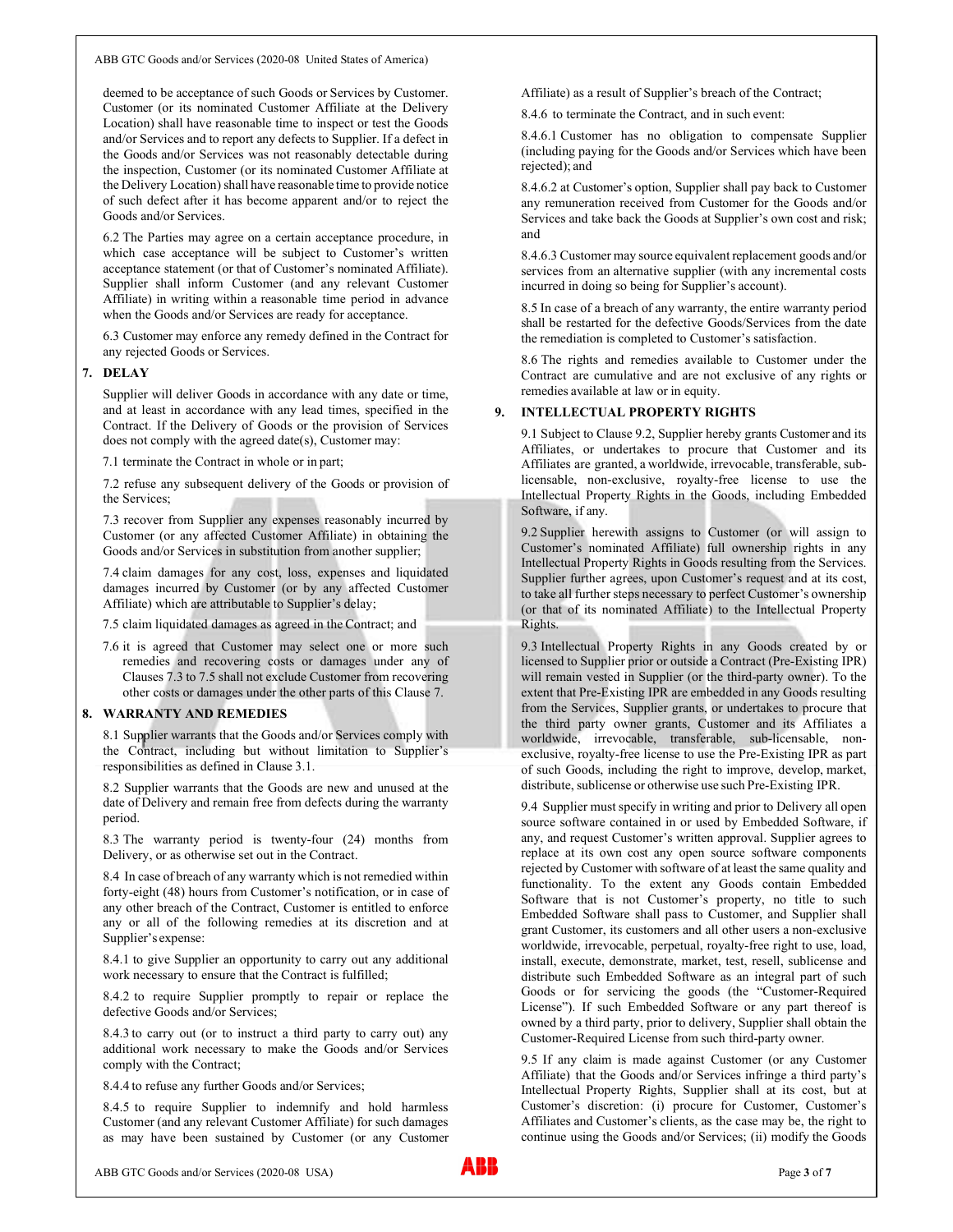and/or Services so they cease to be infringing; or (iii) replace the Goods and/or Services with non-infringing equivalents. Otherwise, Customer is entitled to terminate the Contract and to reclaim all sums which it, or any Customer Affiliate, has paid to Supplier thereunder.

#### 10. COMPLIANCE, INTEGRITY

10.1 Supplier shall provide the Goods and/or Services in compliance with all relevant laws, regulations, and codes of practice.

10.2 Supplier and its subcontractors must comply with the ABB List of Prohibited and Restricted Substances and report to Customer (and/or any Customer Affiliate operating at the relevant Delivery Location) the substances contained in the Goods. Supplier must also comply with the reporting and other requirements regarding Conflict Minerals made available under www.abb.com – Supplying – Material Compliance

– ABB Policy and Supplier Requirements or otherwise and shall provide Customer (and any relevant Customer Affiliate) with documents, certificates and statements as requested. Any statement made by Supplier to Customer (whether directly or indirectly) with regard to materials used for or in connection with the Goods and/or Services will be deemed to be a representation under the Contract.

10.3 Supplier represents and warrants that it is and will remain fully compliant with all applicable trade and customs laws, regulations, instructions, and policies, including, but not limited to, satisfying all necessary clearance requirements, proofs of origin, export and import licenses and exemptions from, and making all proper filings with appropriate governmental bodies and/or disclosures relating to the provision of services, the release or transfer of goods, hardware, software and technology, including, but not limited to, those required under the Export Administration Regulations (EAR) and the International Traffic in Arms Regulations (ITAR).

10.4 Supplier represents and warrants that no goods, materials, equipment, components, parts, technology, or services that are included in, incorporated into, or provided in connection with the Goods and/or Services originate in any country or region that is subject to a comprehensive embargo maintained by any government authority that Customer deems, in its sole discretion, may impose penalties or other measures against Customer (a Relevant Government Entity), including, but not limited to, the Office of Foreign Assets Control (OFAC) of the US Department of the Treasury. Such embargoed countries or regions may include, but are not limited to, Cuba, Crimea, Iran, North Korea, and Syria. If any of the Goods and/or Services are or will be subject to export restrictions, it is Supplier's responsibility to promptly inform Customer (and any relevant Customer Affiliate) in writing of the particulars of such restrictions.

10.5 Supplier represents and warrants that it is not a person subject to economic or financial sanctions imposed by a Relevant Government Entity (a Sanctioned Person), including any person included on the Specially Designated Nationals (SDN) and Blocked Persons List administered by OFAC. Supplier acknowledges that Sanctioned Persons may include persons who are not explicitly included on any sanctions list maintained by a Relevant Government Entity, but also persons who are directly or indirectly owned 50 percent or more in the aggregate by one or more Sanctioned Persons. Supplier further represents and warrants that no Sanctioned Person has any property interest, financial interest, or other interest in the Goods and/or Services and that the provision of the Goods and/or Services shall not involve the transferring, paying, exporting, or withdrawing of any property or interests in property of any Sanctioned Person.

10.6 Supplier represents and warrants that: (a) the Goods and/or Services it provides Customer are not covered

telecommunications equipment or services, and (b) the Goods and/or Services it provides Customer do not use covered telecommunications equipment or services, as defined in Section 889(a)(1) of the U.S. National Defense Authorization Act for Fiscal Year 2019 and its implementing regulations. Supplier further represents and warrants that it will notify Customer within one (1) business day in the event Supplier discovers that the Goods and/or Services it provides Customer are or use such covered telecommunications equipment or services

10.7 Each Party warrants that has not and it will not, directly or indirectly, and that each has no knowledge that other persons will, directly or indirectly, offer, promise or make any payment, gift kickback or other commitment to its customers, to government officials or employees or to agents, directors and employees of each Party, or any other party, for obtaining or rewarding favorable treatment by Customer with respect to the terms, conditions, price, performance or award of a Contract, or in a manner contrary to applicable laws (including but not limited to the U. S. Foreign Corrupt Practices Act, the UK Bribery Act 2010 and, where applicable, legislation enacted by member states and signatories implementing the OECD Convention Combating Bribery of Foreign Officials), and shall comply with all relevant laws, regulations, ordinances and rules regarding bribery and corruption. Nothing in the Contract will render either Party or any of its Affiliates liable to reimburse the other for any such consideration given or promised.

10.8 Supplier herewith acknowledges and confirms that Supplier has received and read ABB's Code of Conduct and ABB's Supplier Code of Conduct or has been provided information on how to access both

Codes of Conduct online under https://search.abb.com/library/Download.aspx?DocumentID =9AKK107680A7765&LanguageCode=en&DocumentPartId  $=\&$  Action=Launch. Supplier agrees to perform its contractual obligations in accordance with both ABB Codes of Conduct.

10.9 ABB has established reporting channels where Supplier and its employees may report suspected violations of applicable laws, policies or standards of conduct (Web portal: www.abb.com/Integrity – Reporting Channels; contact details specified on this Web portal), and Supplier shall ensure that such reporting channels are used to report any suspected violations.

10.10 Supplier covenants it shall (i) respect the human rights of its employees, provide a safe and appropriate working environment, eliminate discrimination, and provide equal opportunity in employment; (ii) not tolerate, and cause its suppliers not to tolerate, forced labor, underage labor or illegal alien labor, and comply with applicable laws and regulations of related countries or regions regarding employment terms including wages and working hours; (iii) not have any affiliation with anti-social forces, organizations and movements (including, without limitation, gangsters, criminal organizations and terrorist organizations) and warrants that it will not hold itself out as, or knowingly engage the services of or provide contributions of any form to the same for any reason; (iv) require its suppliers and business partners to agree to accept the same obligations as Supplier has undertaken under this Clause 10.

10.11 Any violation of an obligation contained in Clause 10 (Compliance, Integrity) and its subsections is a material breach of the Contract and entitles the other Party to terminate the Contract with immediate effect and without prejudice to any further rights or remedies available thereunder or at law. Notwithstanding anything to the contrary in the Contract, Supplier shall, without any limitations, indemnify and hold harmless Customer (and any affected Customer Affiliate) for all liabilities, damages, cost or expenses incurred as a result of any such violation and/or termination of the Contract, or arising from export restrictions concealed by Supplier.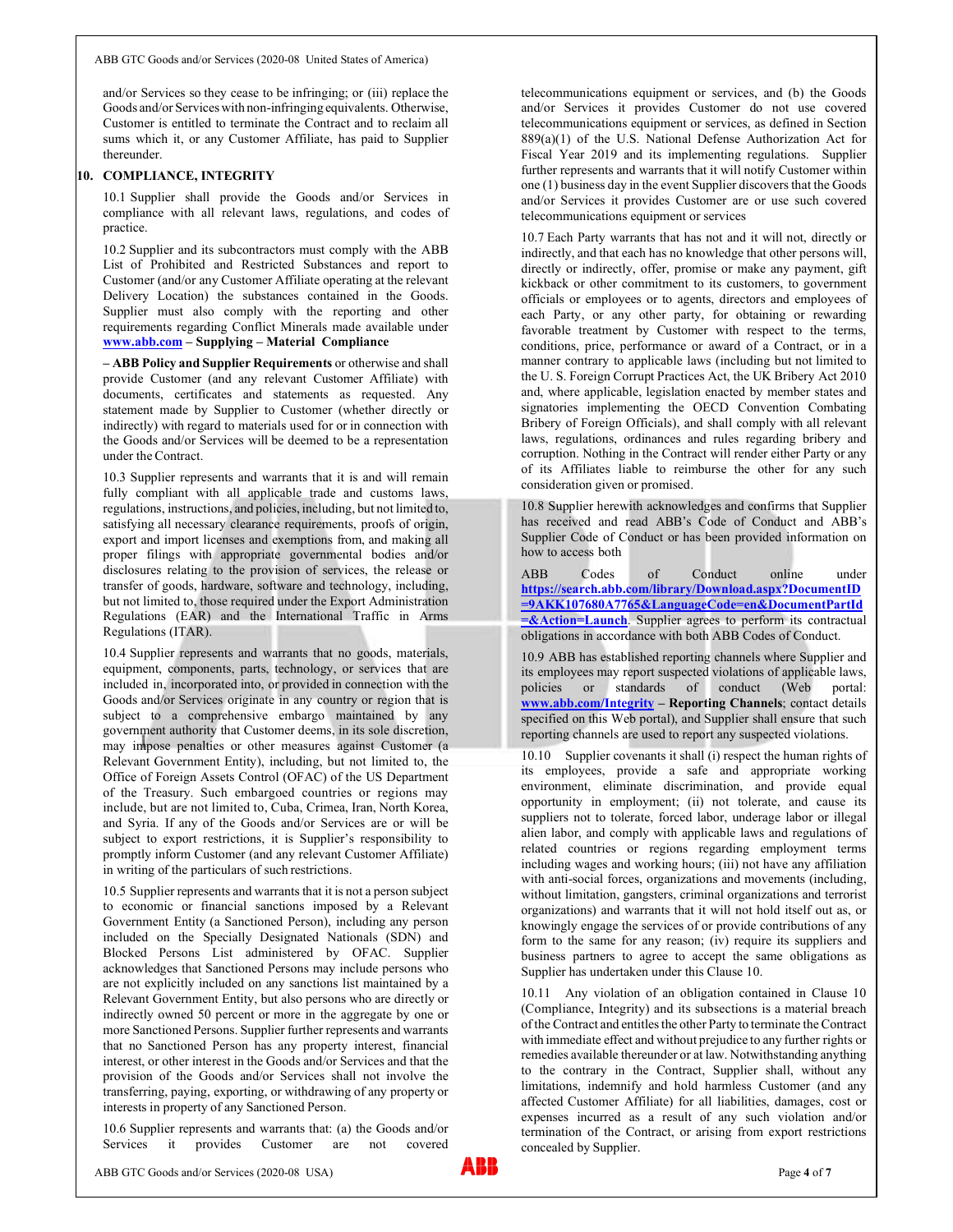10.12 Supplier agrees to comply with all federal, state and local laws, executive orders, rules, regulations and ordinances which are applicable to Supplier's performance of its obligations under the Contract.

10.13 If the Contract is subject to government contracting rules, regulations and procedures, Customer will so state on the face hereof, and if so stated, as a condition to its effectiveness, Supplier shall abide by those requirements incorporated into the Contract, including supplying representations and certifications to Customer as applicable. Supplier agrees to incorporate these government requirements in Supplier's contracts with its sub-suppliers and subcontractors. Additionally, Supplier agrees to certify to Customer, by separate writing, that it complies with the IT/Cyber Security requirements of FAR 52.204-21, DFAR 252.204-7009, and DFAR 252.204-7012. Furthermore, Supplier covenants that it is not debarred, suspended, or proposed for debarment, or otherwise ineligible to perform any contract by any U.S. executive agency or other U.S. governmental entity.

10.14 Customer is an equal opportunity employer and federal contractor or subcontractor. As applicable, the Parties agree that they shall abide by the requirements of Executive Order 11246, as amended by Executive Order 11375 (Equal Employment Opportunity); 38 U.S.C. §4212 (Vietnam Era Veterans Readjustment Assistance Act of 1974); 29 U.S.C. §793 (Section 503 of the Rehabilitation Act of 1973); and the implementing regulations found at 41 CFR Section 60-1.4(a); 41 CFR Section 60-300.5(a); 41 CFR Section 60-741.5(a); and 29 CFR Part 471, Appendix A to Subpart A, and that these requirements are incorporated herein. These regulations prohibit discrimination against qualified individuals based on their status as protected veterans or individuals with disabilities and prohibit discrimination against all individuals based on their race, color, religion, sex, sexual orientation, gender identity or national origin, and notification of employee rights. Additionally, these regulations prohibit employers from discharging, or otherwise discriminating against, employees or applicants who inquire about, discuss, or disclose their compensation or the compensation of other employees or applicants. Moreover, these regulations require that Supplier take affirmative action to employ and advance in employment individuals without regard to race, color, religion, sex, sexual orientation, gender identity, national origin, disability or veteran status.

10.15 Supplier shall notify Customer of all "hazardous materials" (as that term is defined in applicable federal, state and local statutes) and such other identification of materials used in the provision of Services or contained in the Goods as may be required by Customer from time to time, and provide any appropriate special handling instructions. Supplier shall furnish Customer with copies of all applicable "material safety data sheets" for such materials no later than the shipment date under the Contract.

### 11. CONFIDENTIALITY, DATA SECURITY, DATA PROTECTION

11.1 Supplier shall keep in strict confidence all Customer Data and any other information concerning Customer's or its Affiliates' business, their products and/or their technologies which Supplier obtains in connection with the Goods and/or Services to be provided (whether before or after acceptance of the Contract). Supplier shall restrict disclosure of such confidential material to such of its employees, agents or subcontractors or other third parties as need to know the same for the purpose of the provision of the Goods and/or Services to Customer. Supplier shall ensure that such employees, agents, subcontractors or other third parties are subject to and comply with the same obligations of confidentiality as applicable to Supplier and will be liable for any unauthorized disclosures.

11.2 Supplier shall apply appropriate safeguards, adequate to the type of Customer Data to be protected, against the unauthorized access or disclosure of Customer Data and protect such Customer Data in accordance with the generally accepted standards of protection in the related industry, or in the same manner and to the same degree that it protects its own confidential and proprietary information – whichever standard is higher. Supplier may disclose confidential information to Permitted Additional Recipients (which means Supplier's authorized representatives, including auditors, legal counsel, consultants and advisors) provided always that: (i) such information is disclosed on a strict need-to-know basis; and (ii) such Permitted Additional Recipients sign with Supplier a confidentiality agreement with terms substantially similar hereto or, where applicable, are required to comply with codes of professional conduct ensuring confidentiality of such information. Supplier shall comply with, and ensure that the Permitted Additional Recipients comply with, any security procedure, policy or standard provided to Supplier by Customer or any of its Affiliates from time to time, and in particular with the ABB Cyber Security Requirements for Suppliers as made available under **www.abb.com/Supplying/Cybersecurity**, or as otherwise set out in the Contract. Further, Supplier agrees that all Goods supplied under this Order that include executable binary code shall comply with representations and warranty setforth herein.

11.3 Supplier must not: (i) use Customer Data for any other purposes than for providing the Goods and/or Services; or (ii) reproduce the Customer Data in whole or in part in any form except as may be required by the Contract; or (iii) disclose Customer Data to any third party, except to Permitted Additional Recipients or with the prior written consent of Customer.

11.4 Supplier shall install and update at its own cost adequate virus protection software and operating system security patches for all computers and software utilized in connection with providing the Goods and/or Services.

11.5 Supplier shall inform Customer (and any affected Customer Affiliate) without delay about suspicion of breaches of data security or other serious incidents or irregularities regarding any Customer Data.

11.6 Supplier agrees that Customer (and any affected Customer Affiliate) may provide any information received from Supplier to other Affiliates of Customer and to third parties.

#### 11.7 Protection of Personal Data

11.7.1 If Customer discloses Personal Data to Supplier, Supplier shall comply with all applicable data protection laws and regulations.

11.7.2 Supplier shall apply appropriate physical, technical and organizational measures to ensure a level of security of Personal Data appropriate to the respective risk and the ability to ensure the ongoing confidentiality, integrity, availability and resilience of processing systems and services.

11.7.3 Supplier agrees that it will not withhold or delay its consent to any changes to this Clause 11 which in Customer's or its Affiliates' reasonable opinion are required to be made in order to comply with applicable data protection laws and regulations and/or with guidelines and advice from any competent supervisory authority, and agrees to implement any such changes at no additional cost to Customer.

11.7.4 Supplier acknowledges that the processing of Personal Data in accordance with the Contract may require the conclusion of additional data processing or data protection agreements with Customer or its Affiliates. To the extent such additional agreements are not initially concluded as part of the Contract, Supplier, its relevant Affiliates or subcontractors shall upon Customer's request promptly enter into any such agreement(s), as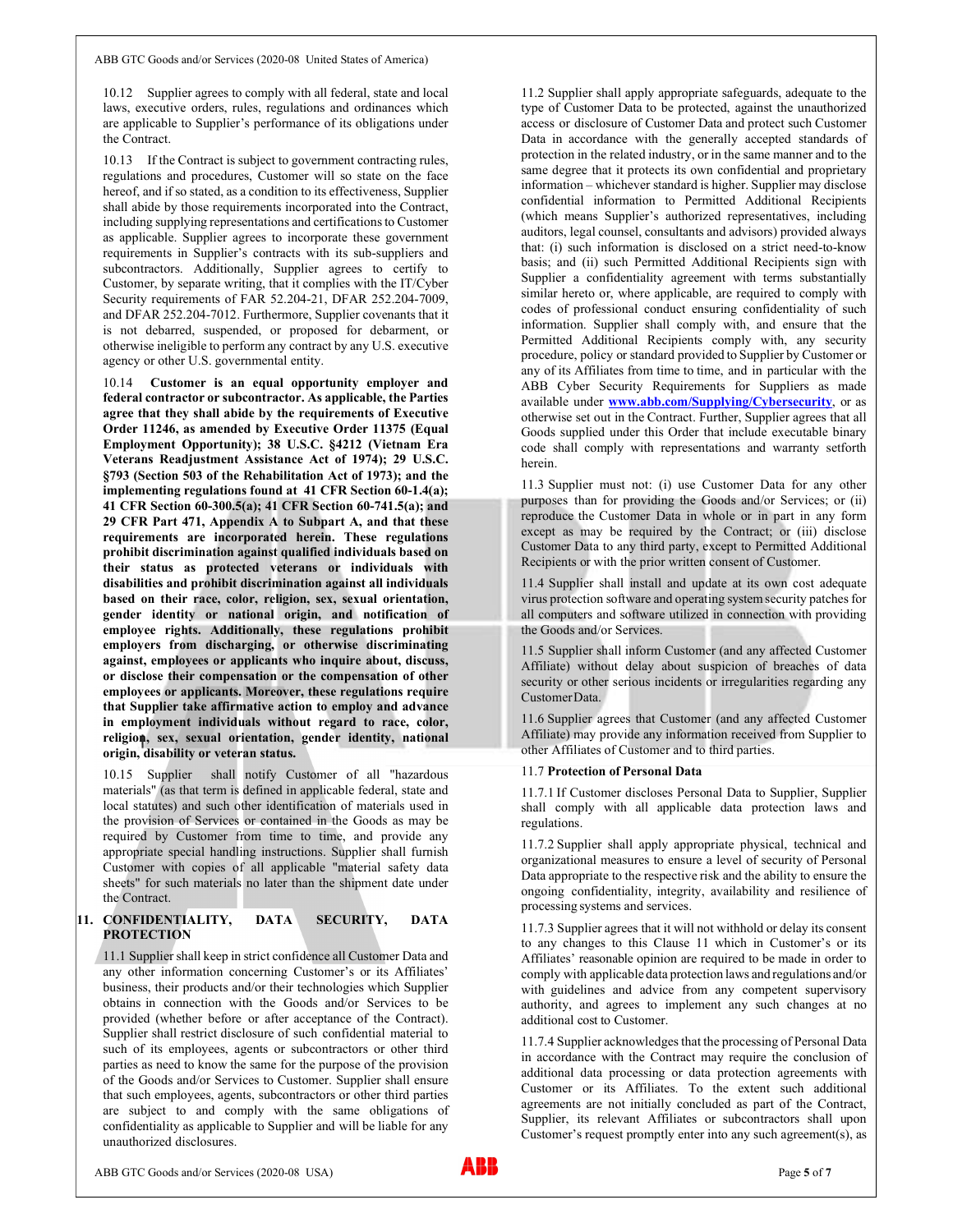designated by Customer and as required by mandatory law or a competent data protection or other competent authority.

## 12. LIABILITY AND INDEMNITY

12.1 Without prejudice to applicable law, Supplier shall indemnify and hold harmless Customer, and any affected Customer Affiliate, for all liabilities, damages, cost, losses or expenses incurred by Customer (or such Customer Affiliate) as a result of Supplier's breach of the Contract. Supplier shall indemnify and hold harmless Customer and each relevant Customer Affiliate for any claim made by a third party against Customer (or such Customer Affiliate) in connection with the Goods and/or Services, including, but not limited to, claims that such Goods and/or Services infringe a third party's Intellectual Property Rights. Upon Customer's request Supplier shall defend Customer (or any relevant Customer Affiliate) against any such third-party claims.

12.2 Supplier is responsible for the control and management of all of its employees, suppliers and/or subcontractors, and it is responsible for their acts or omissions as if they were the acts or omissions of Supplier.

12.3 For the duration of this Order and for a period of six (6) years from the date of delivery of the Goods or performance of the Services, Supplier shall maintain, through insurers with a minimum A.M. Best rating of A- VIII or S&P A or the equivalent in those jurisdictions that do not recognize such rating classification and licensed in the jurisdiction where Goods are sold and/or where Services are performed, the following insurance: (a) Commercial General/Public Liability, on an occurrence form, in the minimum amount of USD \$5,000,000.00 per occurrence with coverage for: (i) bodily injury/property damage; (ii) personal/advertising injury; and (iii) products/completed operations liability, including coverage for contractual liability insuring the liabilities assumed in this Order, with all such coverages in this Clause 12.3 (a) applying on a primary basis, providing for cross liability, not being subject to any self-insured retention and being endorsed to Customer, its Affiliates, directors, officers, agents and employees as additional insureds;(b) Business Automobile Liability Insurance covering all owned, hired and non-owned vehicles used in the performance of this Order in the amount of USD \$2,000,000.00 combined single limit each occurrence; (c) Employers' Liability in the amount of USD \$2,000,000.00 each accident, injury or disease; (d) Property Insurance on an "All-risk" basis covering the full replacement cost value of all of Customer's property in Supplier's care, custody or control, with such policy being endorsed to name Customer as "Loss Payee" as its interests may appear; and (e) appropriate Workers' Compensation Insurance protecting Supplier from all claims under any applicable Workers' Compensation or Occupational Disease Act. Supplier shall obtain coverage similar to Workers' Compensation and Employers' Liability for each Supplier employee performing work under this Order outside of the U.S. To the extent that this Order is for professional services, Supplier shall maintain Professional/ Errors and Omission Liability insurance in the minimum amount of USD \$5,000,000.00 per claim. To the extent that the Goods and/or Services under this Order include executable binary code, Supplier shall maintain Cyber Liability, including Technology Errors & Omissions Liability Insurance, with a minimum limit of USD \$5,000,000 per claim and in the aggregate, covering all Goods including failure of IT security and data privacy breach and<br>continuous contract in the delay or latture and<br>continuous contract in the delay or latture of Force Majeure. Force Majeure means an software copyright infringement. If any insurance is on a claimsmade basis, the retro date must precede the date of issuance of this Order, and Supplier must maintain continuity of coverage for three (3) years following termination, expiration and/or completion of this Order. Insurance specified in sub-sections 12.3 (a), (b), (c), (d) and (e) shall be endorsed to provide a waiver of subrogation in favor of Customer, its Affiliates and its and their respective

employees for all losses and damages covered by the insurances required in such subsections, to the extent not prohibited under applicable law. The application and payment of any self-insured retention or deductible on any policy carried by Supplier shall be the sole responsibility of Supplier. Should Customer be called upon to satisfy any self-insured retention or deductible under Supplier's policies, Customer may seek indemnification or reimbursement from Supplier where allowed by applicable law. Not later than the effective date of the Contract and at least fifteen (15) days prior to the expiration of any of the insurance required herein, Supplier shall provide Customer with a certificate(s) of insurance evidencing that the required minimum insurance is in effect. The certificate(s) of insurance shall reference that the required coverage extensions are included on the required policies. Upon request by Customer, copies of endorsements evidencing the required additional insured status, waiver of subrogation provision and/or loss payee status shall be attached to the certificate(s) of insurance. Acceptance of such certificate(s), which are not compliant with the stipulated coverages, shall in no way whatsoever imply that Customer has waived its insurance requirements, or any other obligations set forth herein. The abovereferenced insurance limits can be met either via each policy or via a combination of these policies and an excess/umbrella liability insurance policy.

12.4 Customer reserves the right to set off any claims under a Contract against any amounts owed to Supplier.

## 13. TERMINATION

13.1 Customer may terminate the Contract for convenience in whole or in part by giving Supplier thirty (30) calendar days written notice. In such event Customer shall pay to Supplier the value of the delivered but unpaid Goods and/or Services (provided that such Goods and/or Services otherwise comply with the Contract) and proven direct costs reasonably incurred by Supplier for undelivered Goods and/or Services, however in no event more than the price for the Goods and/or Services agreed under the Contract. No further compensation will be due to Supplier.

13.2 In the event of Supplier's breach of the Contract, Customer is entitled to terminate the Contract in accordance with Clause 8.4.

13.3 Customer may terminate the Contract with immediate effect by notice in writing in the event that: (i) an interim order is applied for or made, or a voluntary arrangement approved, or a petition for a bankruptcy order is presented or a bankruptcy order is made against Supplier; or (ii) any circumstances arise which entitle the court or a creditor to appoint a receiver or administrator or to make a winding-up order; or (iii) other similar action is taken against or by Supplier by reason of its insolvency or in consequence of debt; or (iv) there is a change of control of Supplier.

13.4 Upon termination Supplier shall immediately and at Supplier's expense return to Customer (or Customer's Affiliate) all Customer or Customer Affiliate property (including any Customer Data, documentation, and transfer of Intellectual Property Rights) then under Supplier's control and provide Customer (or its nominated Affiliate) with the complete documentation about the Goods and/or Services.

#### 14. FORCE MAJEURE

14.1 Neither Party (nor any Customer Affiliate receiving the Goods and/or Services) will be liable for any delay or failure to perform its obligations under a Contract if the delay or failure event that was not foreseeable by the affected Party (or Customer Affiliate) at the time of execution of the Contract, is unavoidable and outside the reasonable control of the affected Party (or Customer Affiliate), provided that it cannot overcome such event despite all reasonable efforts, and that it provides notice to the other Party (and, in the case of Supplier being affected, to any relevant Customer Affiliate) within five (5) calendar days from